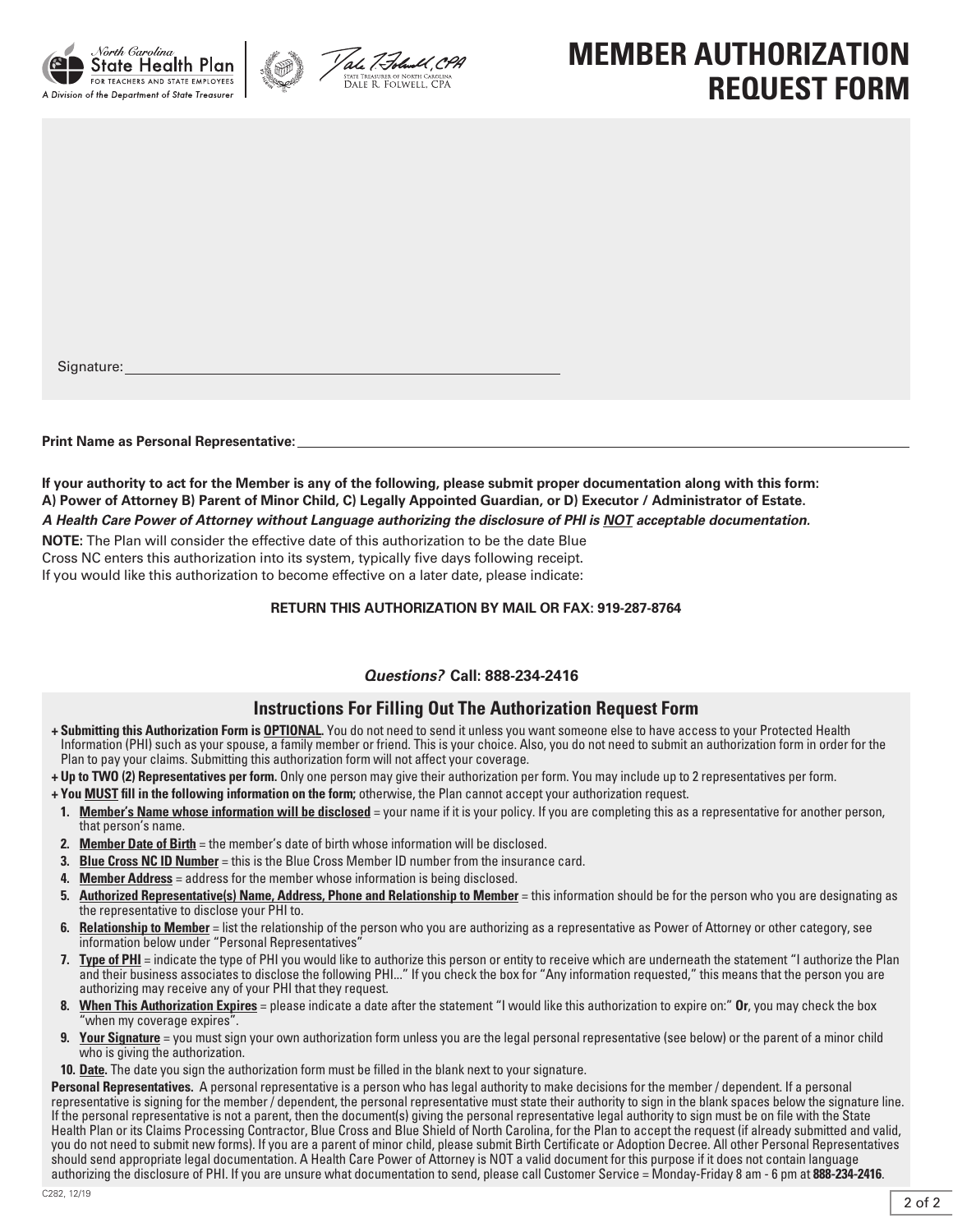

## **Non-Discrimination and Accessibility Notice**

## **Blue Cross and Blue Shield of North Carolina (Blue Cross NC) provides:**

- Free aids and services to people with disabilities to communicate effectively with us, such as: qualified interpreters and/or written information in other formats (large print, accessible electronic formats, etc.)
- Free language services to people whose primary language is not English, such as: qualified interpreters and/or information written in other languages

If you need these services, call the Customer Service or TTY number on the back of your member ID card.

If you believe that Blue Cross NC has failed to provide these services or discriminated in another way on the basis of race, color, national origin, age, disability or sex, you can file a grievance with:

 Blue Cross NC, P.O. Box 2291, Durham, NC 27702 Attention: Civil Rights Coordinator-Privacy, Ethics & Corporate Policy Office Call: 919-765-1663, 1-888-291-1783 (TTY) Fax: 919-287-5613 Email: civilrightscoordinator@bcbsnc.com

You can file a grievance in person or by mail, fax or email. If you need help filing a grievance, the Civil Rights Coordinator-Privacy, Ethics & Corporate Policy Office is available to help you. You can also file a civil rights complaint with the U.S. Department of Health and Human Services, Office for Civil Rights, electronically through the Office for Civil Rights Complaint Portal, available at:

 Online: https://ocrportal.hhs.gov/ocr/smartscreen/main.jsf Mail: U.S. Department of Health & Human Services 200 Independence Avenue, SW Room 509F HHH Building Washington, D.C., 20201 Call: 1-800-368-1019, 1-800-537-7697 (TDD) Complaint forms are available online at: http://www.hhs.gov/civil-rights/filing-a-complaint/index.html

This notice and/or attachments may have important information about your application or coverage through Blue Cross NC. Look for key dates. You may need to take action by certain deadlines to keep your health coverage or help with costs. You have the right to get this information and help in your language at no cost. If you need these services, call the Customer Service or TTY number on the back of your member ID card.

Y0079 8721 C PA 07182019 U20687a, 7/19

## **Discrimination is Against the Law**

Blue Cross NC complies with applicable federal civil rights laws and does not discriminate on the basis of race, color, national origin, age, disability or sex.

Blue Cross NC does not exclude people or treat them differently because of race, color, national origin, age, disability or sex.

BLUE CROSS®, BLUE SHIELD®, the Cross and Shield symbols and service marks are marks of the Blue Cross and Blue Shield Association, an association of independent Blue Cross and Blue Shield plans. Blue Cross NC is an independent licensee of the Blue Cross and Blue Shield Association.